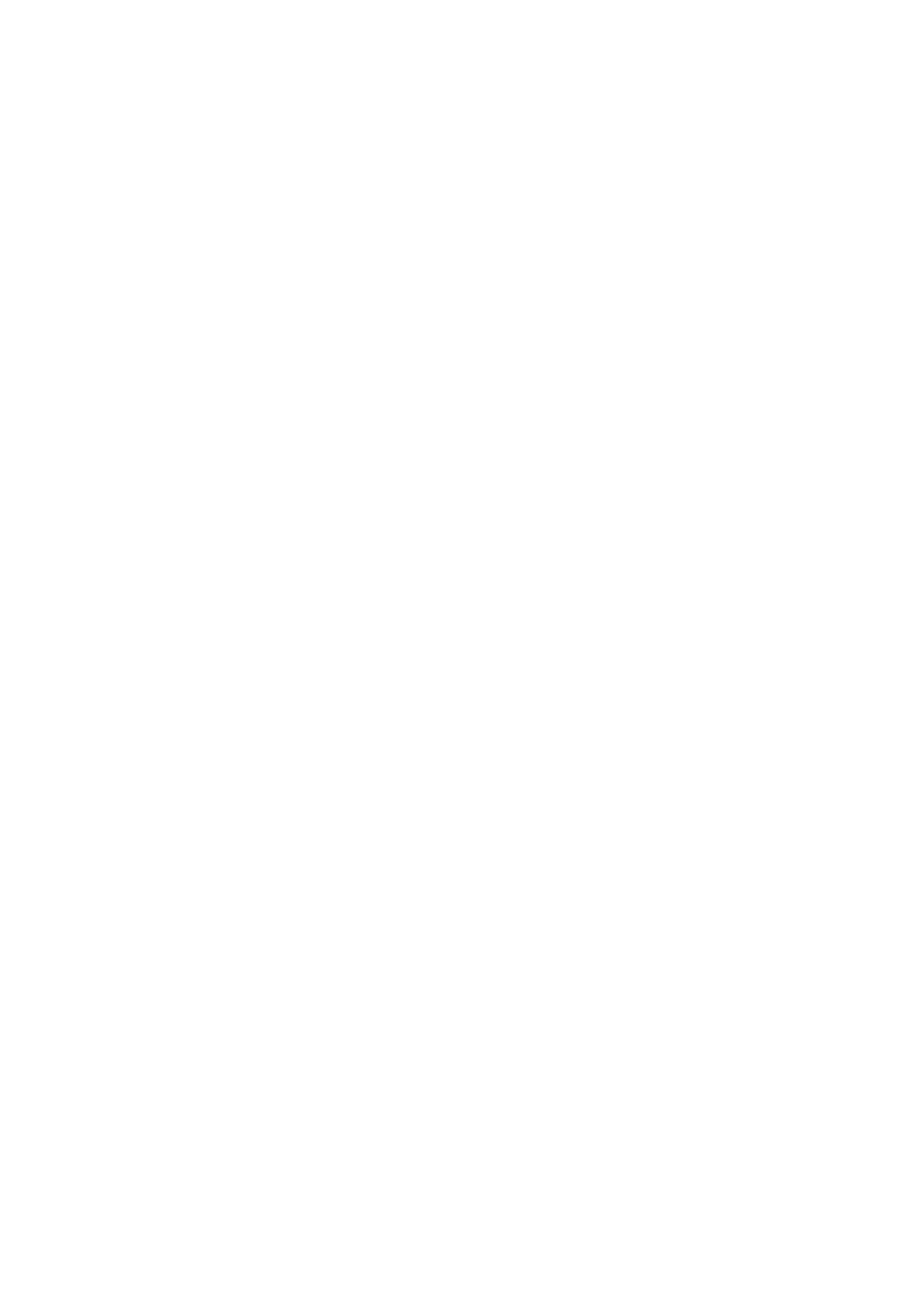Introduced by Mr G M Piper, MP First print



New South Wales

# **Surface Coal Mining Prohibition (Lake Macquarie) Bill 2009**

### **Contents**

|   |                                                           | Page |
|---|-----------------------------------------------------------|------|
|   | Name of Act                                               |      |
| 2 | Commencement                                              |      |
| 3 | <b>Definitions</b>                                        |      |
|   | Prohibition of surface coal mining in Lake Macquarie City |      |
|   |                                                           |      |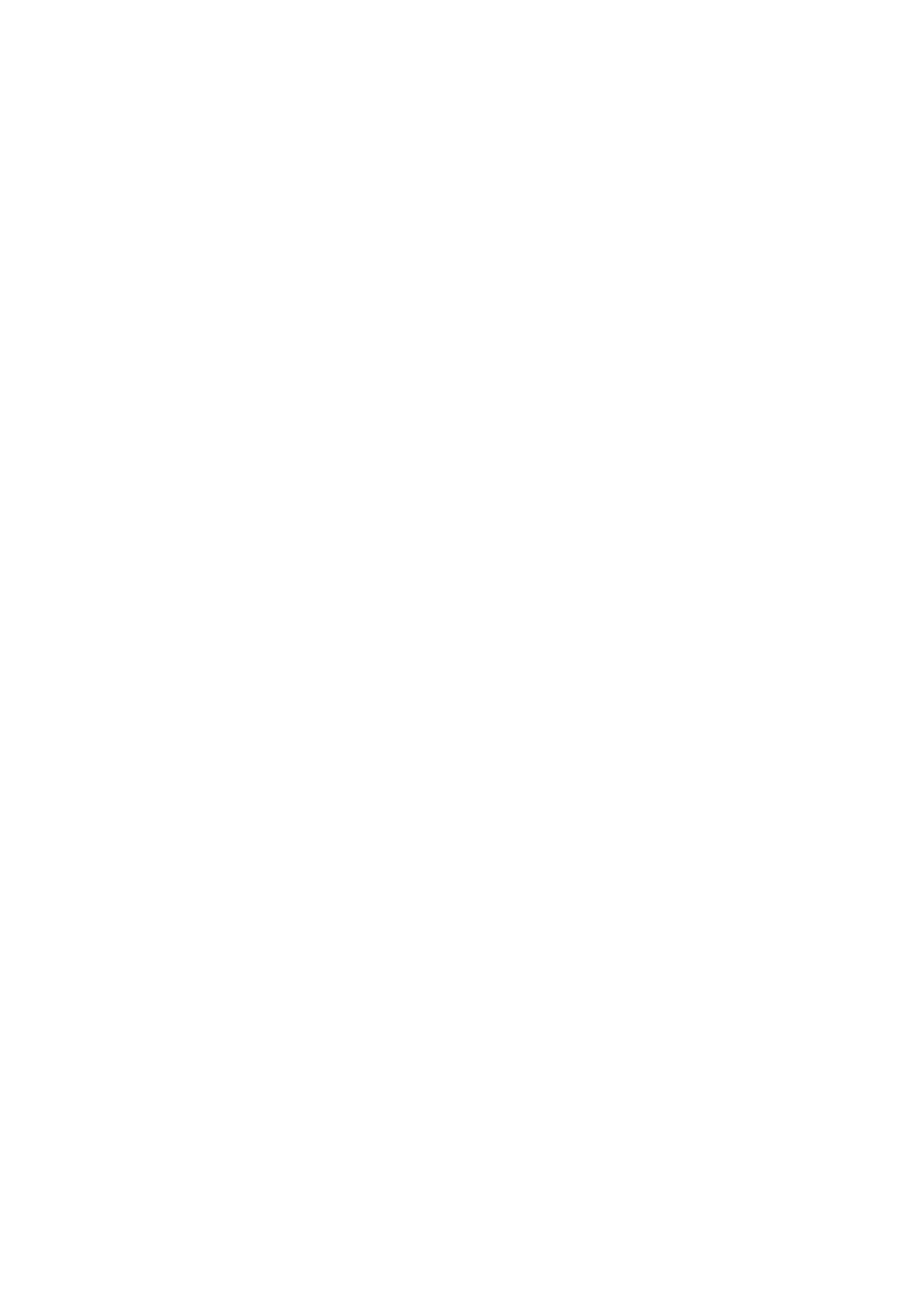

New South Wales

## **Surface Coal Mining Prohibition (Lake Macquarie) Bill 2009**

No , 2009

#### **A Bill for**

An Act to prohibit surface mining of coal in the local government area of Lake Macquarie City.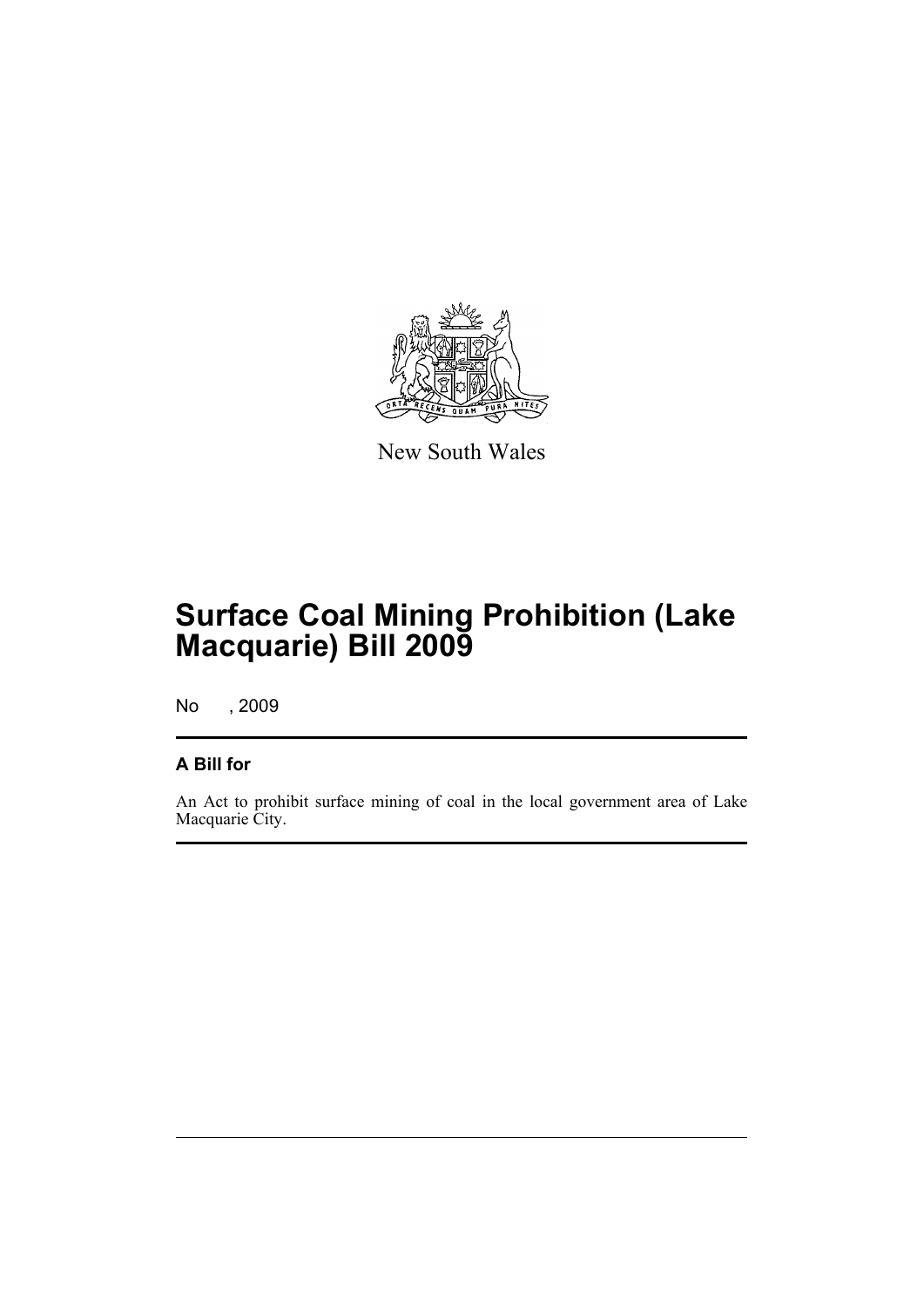<span id="page-5-3"></span><span id="page-5-2"></span><span id="page-5-1"></span><span id="page-5-0"></span>

| The Legislature of New South Wales enacts: |     |                                                                                                                                                                                                                                                                                                                                                                                                                                                                                                                    |                                              |
|--------------------------------------------|-----|--------------------------------------------------------------------------------------------------------------------------------------------------------------------------------------------------------------------------------------------------------------------------------------------------------------------------------------------------------------------------------------------------------------------------------------------------------------------------------------------------------------------|----------------------------------------------|
| 1                                          |     | <b>Name of Act</b>                                                                                                                                                                                                                                                                                                                                                                                                                                                                                                 | $\overline{2}$                               |
|                                            |     | This Act is the Surface Coal Mining Prohibition (Lake Macquarie)<br>Act 2009.                                                                                                                                                                                                                                                                                                                                                                                                                                      | 3<br>4                                       |
| $\mathbf{2}$                               |     | Commencement                                                                                                                                                                                                                                                                                                                                                                                                                                                                                                       | 5                                            |
|                                            |     | This Act commences on the date of assent to this Act.                                                                                                                                                                                                                                                                                                                                                                                                                                                              | 6                                            |
| 3                                          |     | <b>Definitions</b>                                                                                                                                                                                                                                                                                                                                                                                                                                                                                                 | $\overline{7}$                               |
|                                            |     | In this Act:                                                                                                                                                                                                                                                                                                                                                                                                                                                                                                       | 8                                            |
|                                            |     | <i>surface coal mining</i> means the operation of a coal mine that is not an<br>underground mine.                                                                                                                                                                                                                                                                                                                                                                                                                  | $\boldsymbol{9}$<br>10                       |
|                                            |     | <i>underground mine</i> means a coal mine in which persons are employed<br>beneath the earth's surface when the mine is being worked and in which<br>the working environment is completely enclosed by the geologic<br>medium.                                                                                                                                                                                                                                                                                     | 11<br>12<br>13<br>14                         |
| 4                                          |     | Prohibition of surface coal mining in Lake Macquarie City                                                                                                                                                                                                                                                                                                                                                                                                                                                          | 15                                           |
|                                            | (1) | Surface coal mining is prohibited in the local government area of Lake<br>Macquarie City.                                                                                                                                                                                                                                                                                                                                                                                                                          | 16<br>17                                     |
|                                            | (2) | Subsection (1) does not apply to the area identified as "existing<br>Westside open cut mine" shown at the commencement of this section<br>on the map marked "State Environmental Planning Policy (Mining,<br>Petroleum Production and Extractive Industries) 2007—Map 1—Lake<br>Macquarie" (being a map that is approved and signed by the Minister<br>for Planning and copies of which are deposited in the head office of the<br>Department of Planning and publicly available on that Department's<br>website). | 18<br>19<br>20<br>21<br>22<br>23<br>24<br>25 |
|                                            | (3) | This Act is to be construed as if it formed part of the <i>Environmental</i><br>Planning and Assessment Act 1979.                                                                                                                                                                                                                                                                                                                                                                                                  | 26<br>27                                     |